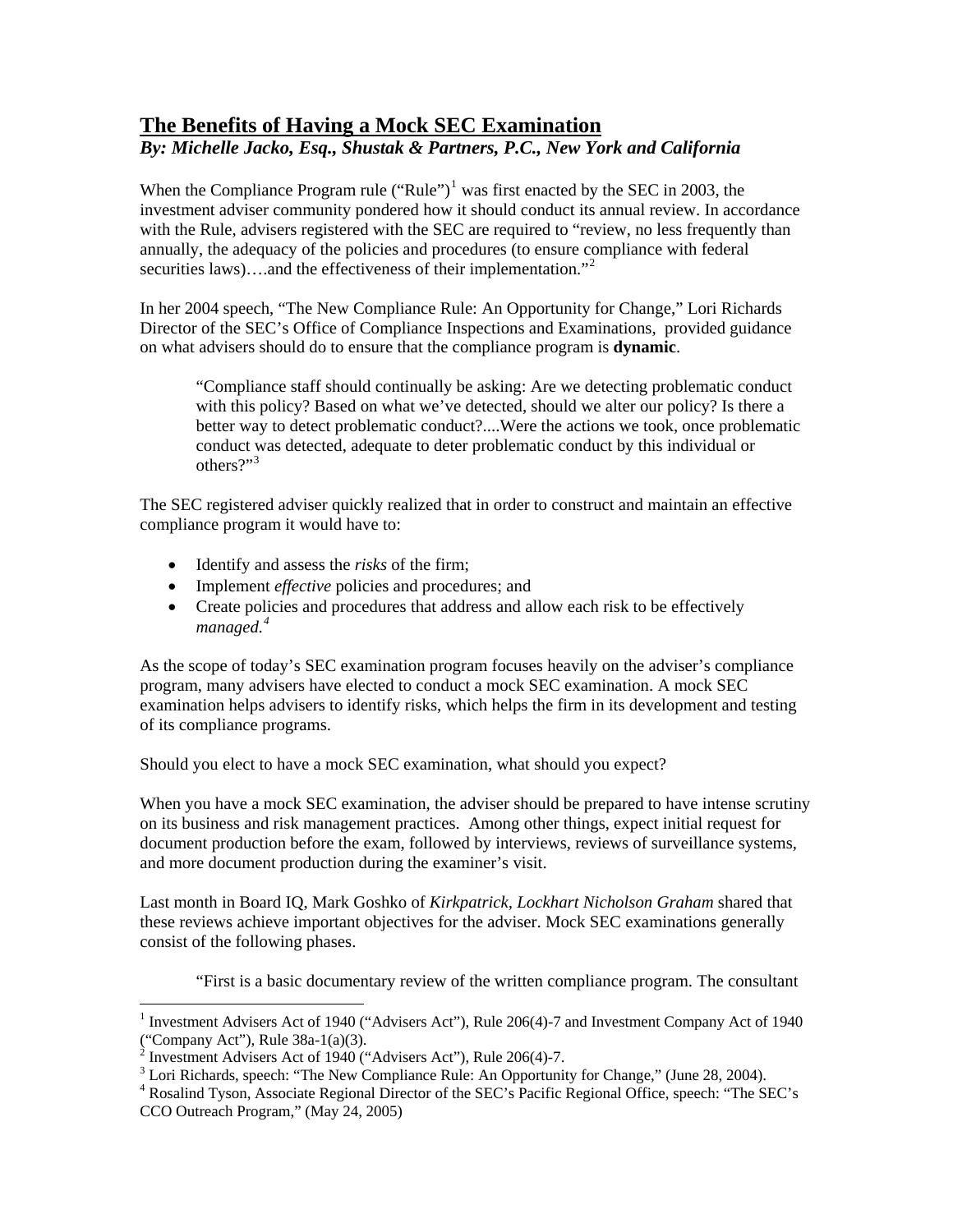or law firm reviews the compliance program documents, talks with the CCO and provides input as to where shortfalls may be or where improvements can be made."<sup>[5](#page-1-0)</sup>

What we have found is that sometimes CCOs are too close to the adviser and may not be able to identify a deficiency or more often, the CCO has a "dual role" and may not recognize the deficiency. Increasingly firms want an independent look at the compliance program and want assurance that gaps have been identified and addressed and to ensure that nothing has fallen through the cracks.

As the "examiner" reviews and tests the investment adviser's compliance program, here's what to expect.

## **Step 1: Inquiry and Identification**

During the inquiry and identification stage, the examiner will review firm risks and assess the adequacy of the firm's policies and procedures for addressing those risks. The examiner will focus on whether the policy is clearly defined, whether the procedure is currently followed and if the procedure articulates roles and responsibilities for personnel to perform. Concurrently the examiner will evaluate the effectiveness of control procedures, including the type and frequency of supervisory reviews, what records are created by the adviser to track and report the outcomes, and whether escalation procedures exist for exception or outlier results. As part of the risk assessment, the examiner will review past SEC deficiency letters, assess past compliance discrepancies and consider SEC priorities in its examination process. In addition, the examiner will inquire into changes in the firm's business, including new lines of products and services offered, and consider what, if any potential conflicts of interest might exist as a result of this development. If conflicts are identified, the examiner will explore what checks and balances might be needed to address those conflicts. Finally, the examiner will consider changes that occurred in applicable regulations that might necessitate the firm to revise its policies or procedures.

## **Step 2: Testing**

 $\overline{a}$ 

In May 2005, Gene Gohlke provided guidance on the compliance review process. To help advisers further identify and document risks, Gohlke suggested using three compliance tests: Transactional tests, Forensic tests and Periodic tests.[6](#page-1-1)

Transactional compliance tests are performed around the time an activity occurs and should be part of the regular compliance system. For example, for soft dollar arrangements, a transactional compliance test would be pre-approval of all soft dollar arrangements prior to the time of execution.

The annual compliance review focuses primarily on the two remaining compliance tests. Periodic compliance tests are performed at appropriate intervals rather than concurrently with each transaction to verify compliance with relevant requirements. For example, for soft dollar arrangements, the examiner may want to periodically review trades with unusually high commissions and obtain a report of which broker-dealers are most frequently used and why.

<sup>&</sup>lt;sup>5</sup> Mark Goshko, quote in *Board IQ*: "Boards Seek Compliance Comfort in Consultants," (August 1, 2006).<br><sup>6</sup> Gana Goblica, gnassh: "Managad Eunds Association Educational Seminar Series 2005; Prestical Guidance

<span id="page-1-1"></span><span id="page-1-0"></span><sup>&</sup>lt;sup>6</sup> Gene Gohlke, speech: "Managed Funds Association Educational Seminar Series 2005: Practical Guidance for Hedge Fund CCOs Under the SEC's New Regulatory Framework," (May 5, 2005).